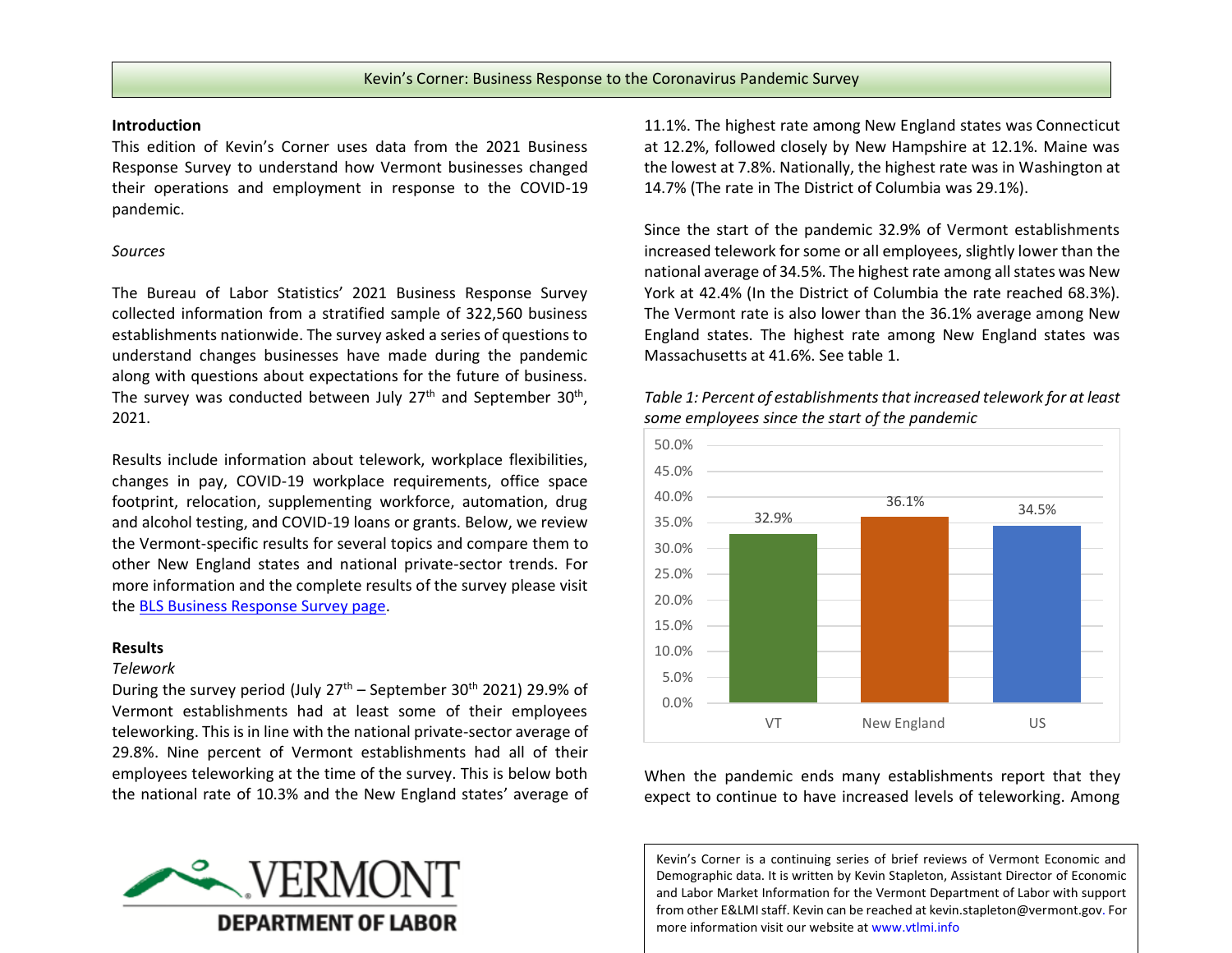establishments that increased teleworking during the pandemic, 60.2% nationwide expect the increase to continue. In Vermont that figure is 54.4%. The highest rate among all states is Illinois at 69.3% (The District of Columbia's rate is 76.7%). Among New England states the average is 59.3% with the highest rate in Connecticut at 67.0% and the lowest in New Hampshire at 54.3%. See table 2

# *Table 2: Percent of establishments that expect to continue increased levels of teleworking*



## *Workplace Flexibilities*

The survey requested information about five types of workplace flexibility. These include flexible or staggered work hours, alternative work schedules, voluntary reductions in hours worked, job sharing, and paid leave for dependent care (which includes additional paid leave of any kind for employees with dependent care responsibilities due to the coronavirus epidemic).

Since the start of the pandemic 34.3% of Vermont firms reported starting at least one of the aforementioned flexibilities, quite similar to the national average of 34.5%. Among all states the highest rate was Hawaii at 43.4% followed by New York at 42.9% and California at 41.9% (Puerto Rico's rate stood at 55% and the District of Columbia at 45.8%). See table 3



*Table 3: Percent of establishments that offered workplace flexibilities* 

Within New England the average among states was 35.4%, slightly above the national average. The highest rates of flexibility were in Massachusetts (39.9%) and Rhode Island (36.3%). The lowest were in Maine (33.5%) and New Hampshire (33.9%).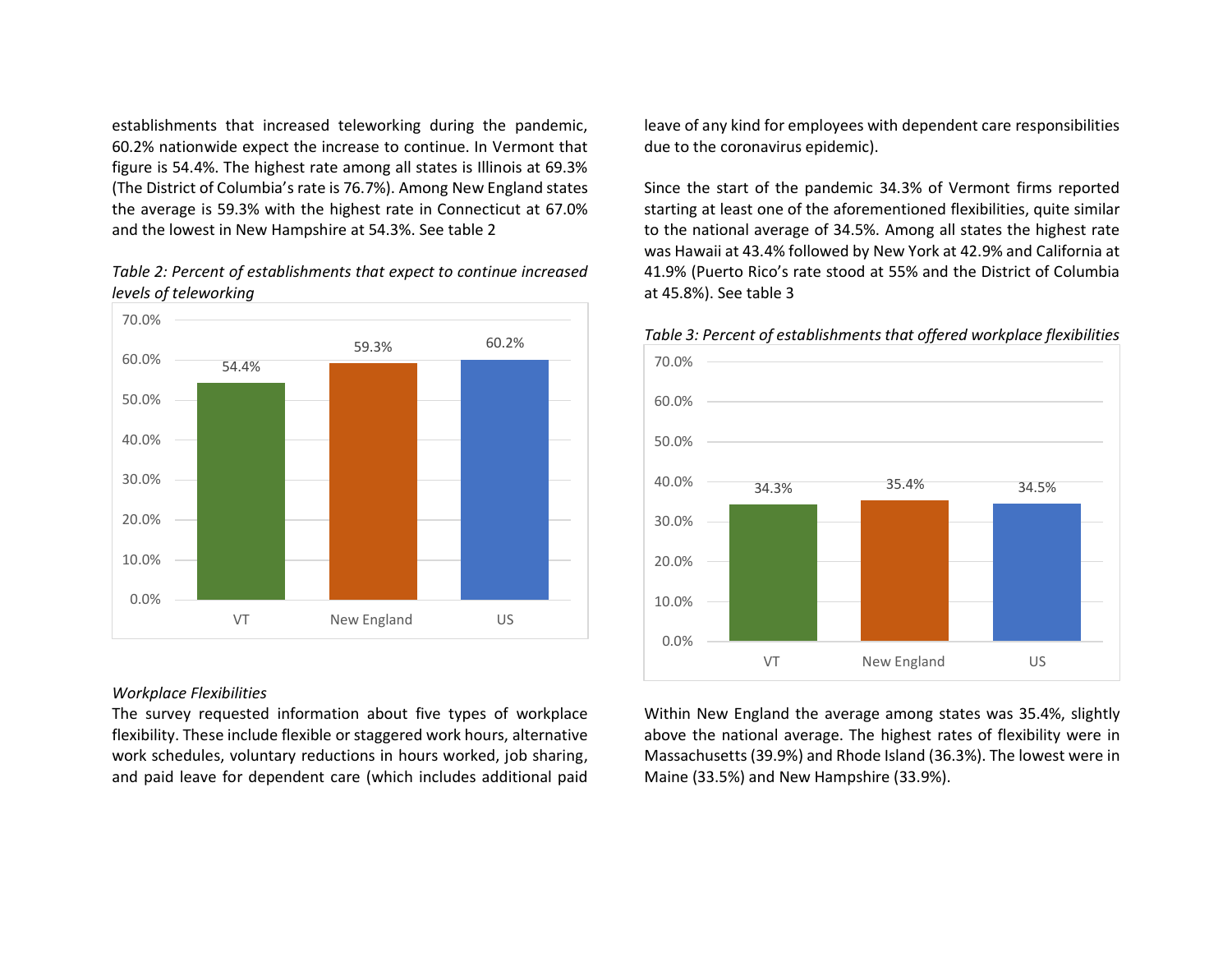In Vermont the most common flexibility was around employee hours. Staggered work hours were started by 24.2% of establishments and alternative work schedules were started at 12.5%. Voluntary reductions in hours worked were started at 11.7% of establishments. Additional paid leave (6.1%) and job sharing (1.8%) were less common. See table 4.



# *Table 4: Flexibilities provided by Vermont establishments*

# *Changes in pay*

Many firms increased wages during the pandemic. These wage increases came in various forms: increased base wages, temporary wage premiums, one-time monetary awards for working during the pandemic, and one-time bonuses to newly-hired workers.

During the survey reference period 26.7% of Vermont establishments increased wages by at least one of the aforementioned methods. This is above the national average of 24.2% and just below the New England states' average of 27.3%. Nationally the highest rates were

in Ohio (32.0%). The only states with rates below twenty percent were Colorado (19.5%) and Texas (19.7%). Within New England the highest rates were in Maine (30.4%) and Rhode Island (29.6%). The lowest rates were in Connecticut (23.8%) and Massachusetts (25.9%). See table 5



# *Table 5: Percent of establishments offering changes in pay*

In Vermont 15.5% of establishments increased base wages, the most common change in pay. One-time monetary awards (bonuses) were paid by 11.6% of establishments. Temporary wage premiums were paid by 6.6% of Vermont establishments. 1.9% of Vermont establishments paid one-time bonuses to new employees. See table 6 on the next page.